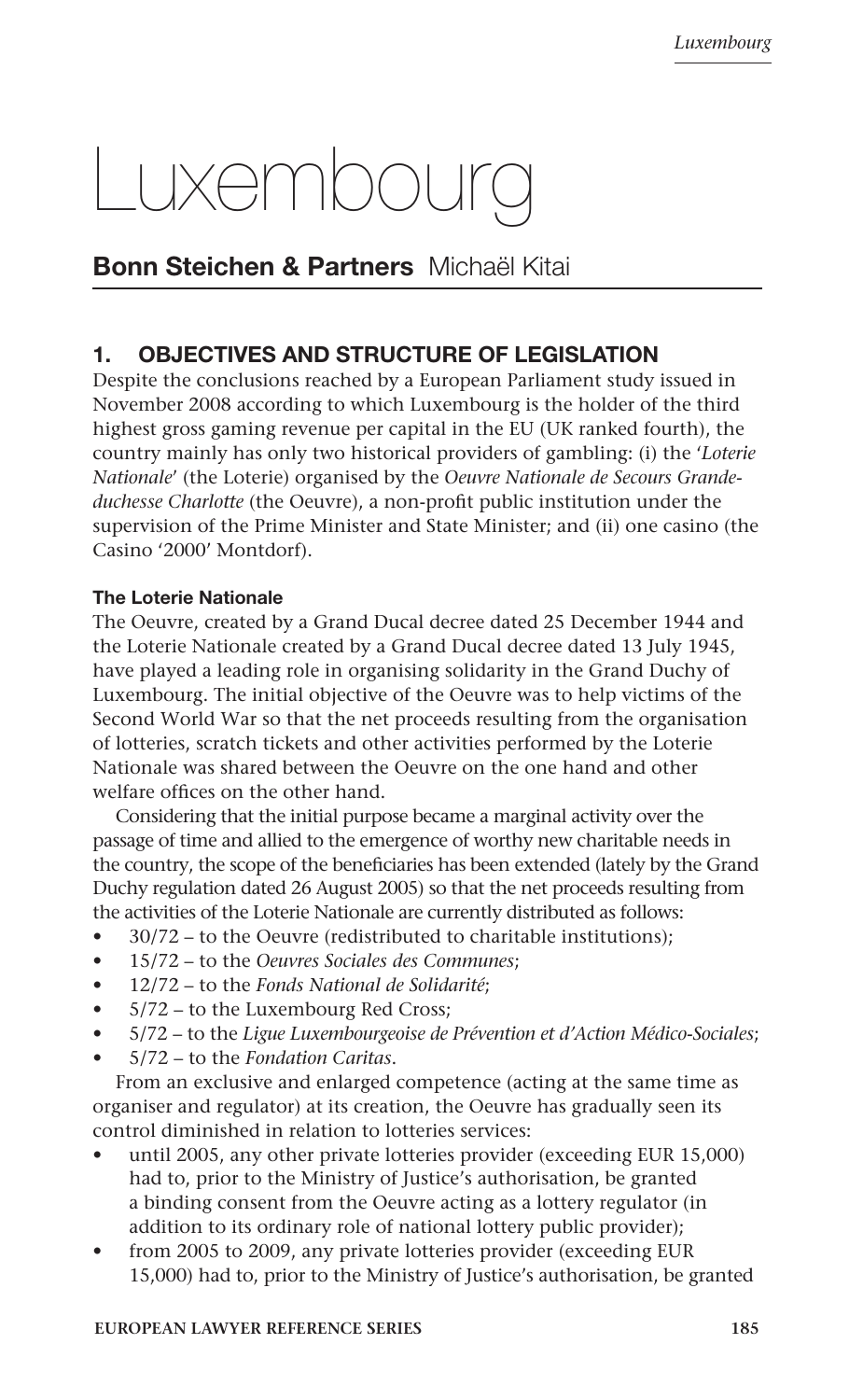a simple consulting advice from the Oeuvre acting as a lottery regulator (in addition to its ordinary role of national lottery public provider);

• from 2009, private lotteries providers (exceeding EUR 15,000) need only ask for authorisation from the Ministry of Justice; the Oeuvre only has exclusivity in respect of the organisation of the national lottery, ie, the Loterie Nationale.

Today, the exclusive right of the Loterie Nationale to operate its commercial channel of distribution of any forms of lotteries and sports betting products, including online, is regulated by the Law dated 22 May 2009 related to the Oeuvre and the Loterie Nationale (the 2009 Law).

#### The Casino '2000' Montdorf

Luxembourg has an old gambling history which began in the early 1880s when the Casino Bourgeois was built in the centre of the capital Luxembourg City.

Today, Casino '2000' Montdorf is the sole holder of authorisation, granted on 19 December 1980, and extended for a period of 20 years by decision of the Ministry of Finance taken on 8 June 1999. Such authorisation was given by virtue of Article 5 of the Law dated 20 April 1977 on the operation of a business of 'games of chance' (the 1977 Law) which states that '*notwithstanding legal prohibitions, it may be granted to casinos and similar establishments, installed in the interests of tourism, authorisation, to open to the public, special, separate and distinct premises, where some gambling will be practiced*'. The conditions related to this authorisation as well as the nature and listing of authorised games are defined in a Grand-Ducal regulation dated 12 February 1979, as modified from time to time.

In the parliamentary works of the 1977 Law, the legislature opined that '*by the installation of a casino in Luxembourg, there will be no more gamblers. Official casinos will prevent illegal and uncontrollable gambling joints*'. The legislature has therefore decided to implement one single casino in Mondorfles-Bains for mainly two reasons: (i) this will augment local government financing and allow other town landmarks such as the spa to attract those tourists who have come primarily for the Casino '2000' Montdorf; and (ii) the size of the country does not justify more than one casino.

#### Current legal status

Article 1 of the 1977 Law perfectly describes the current legal status of gambling: '*the operation of a business of 'games of chance' is prohibited*'. Such principle of prohibition is based on the fact that the desire to gamble is understood in Luxembourg as creating a danger of irrational and destructive behaviour (Trib. Arr. Lux., 26 July 2000, Nationale Postcode Loterij, n°10605). Therefore, the exceptions to such prohibition (ie, the granting of authorisation to suppliers who fulfil the conditions set forth by the laws) are limited in order to channel such desire to gamble.

The co-existence of the two historical providers and the restricted opportunities for other private gambling providers are the only exceptions to the principle of prohibition.

Luxembourg still needs a consistent legal system in relation to land-based and online gambling which should take into account the greater mobility of local residents and neighbouring populations, the increased market and demand due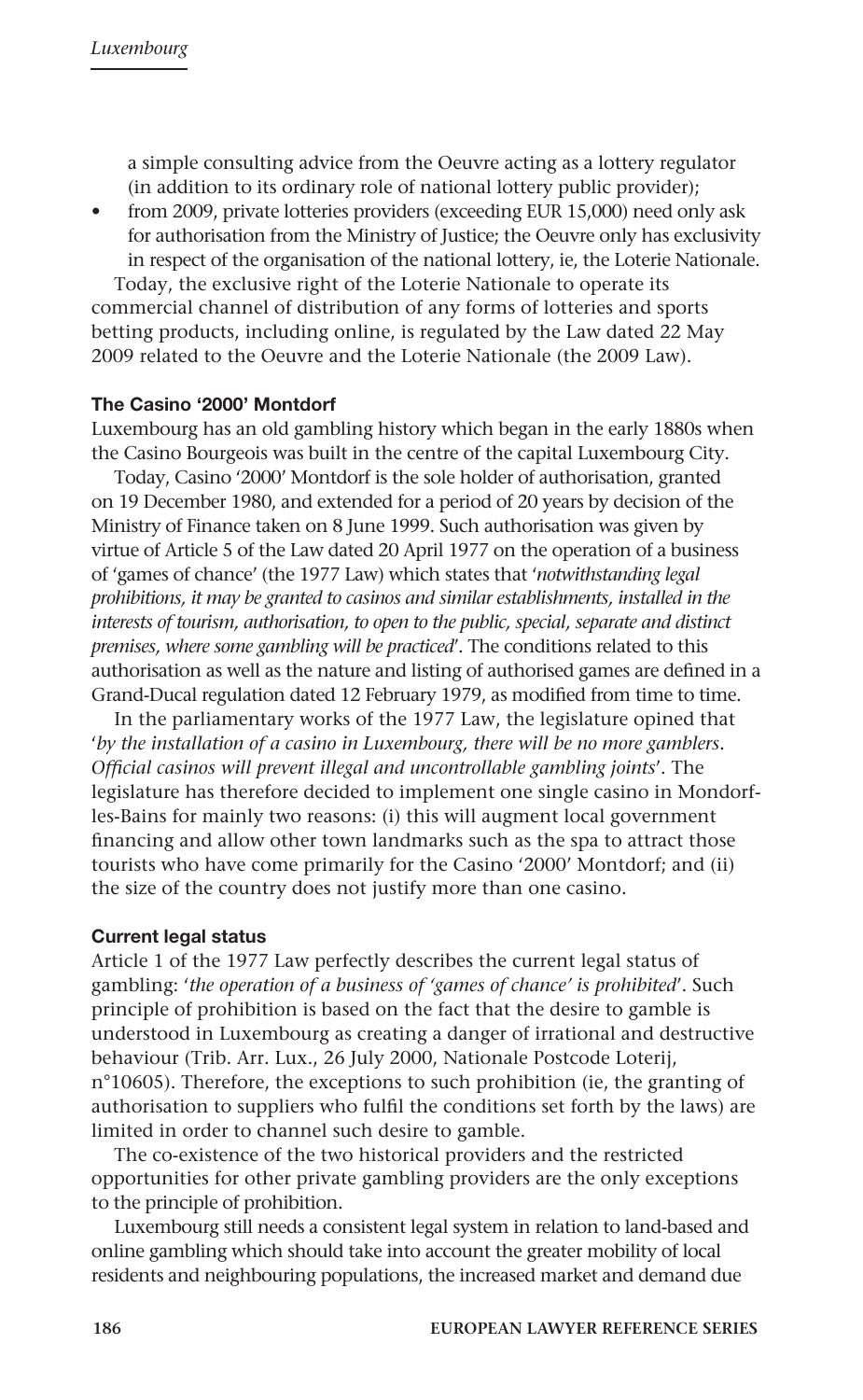to new games and the cross-border nature of virtual games available.

# 2. FRAMEWORK OF LEGISLATION

#### 2.1 What is the legal definition of gambling and what falls within this definition?

Neither the 1977 Law, nor any other laws or regulations, provides a legal definition of gambling.

However, 'gambling' or 'game of chance' is defined by a Luxembourg ruling as '*the game which, either by itself or by the conditions according to which it is performed, is characterised by a chance prevailing the physical or intellectual skills of the players* (…). (Lux.13 November 1958, P. 17, 390). The aforementioned conditions are fulfilled 'when the gain is the result of chance and chance is the main factor of the game'.

Such definition of 'gambling' or 'game of chance' in Luxembourg as 'chance component prevailing skills' should be analysed at the level of the generality of the players. As a result, a game does not lose its character of 'game of chance' if skills can ensure gains to persons specially trained. Indeed, the special skills or ability acquired by a few should not be taken into account.

Lottery, sports betting, casino games, slot machines and poker (under some conditions) fall within this definition under some conditions as set forth by Luxembourg laws, especially the 1977 Law.

Mere competition games, free lotteries and raffles exclusively organised for marketing purpose are not considered to be 'gambling' and do not require any prior authorisation to be offered to Luxembourg residents.

#### 2.2 What is the legal definition of online gambling and what falls within this definition?

'Online gambling' is indirectly defined in the 2009 Law as '*any form of lotteries and sports betting organised by the information society services/tools*'.

This 2009 Law only applies to online gambling organised by the Loterie Nationale.

However, the concept of 'information society tools/services' should apply mutatis mutandis to all online games which might be offered by any other authorised operators.

As a result, online gambling covers:

- any game which may be authorised according to the 1977 Law (subject to some restrictions in respect to sports betting);
- provided by the Loterie Nationale or Casino '2000' Montdorf or any authorised operator;
- for remuneration:
- at a distance (ie, without the parties being simultaneously present);
- by electronic means (ie, initially sent and received at its destination by means of electronic equipment for the processing (including digital compression) and storage of data, and entirely transmitted, conveyed and received by wire, by radio, by optical means or by other electromagnetic means);
- at the individual request of the gambler.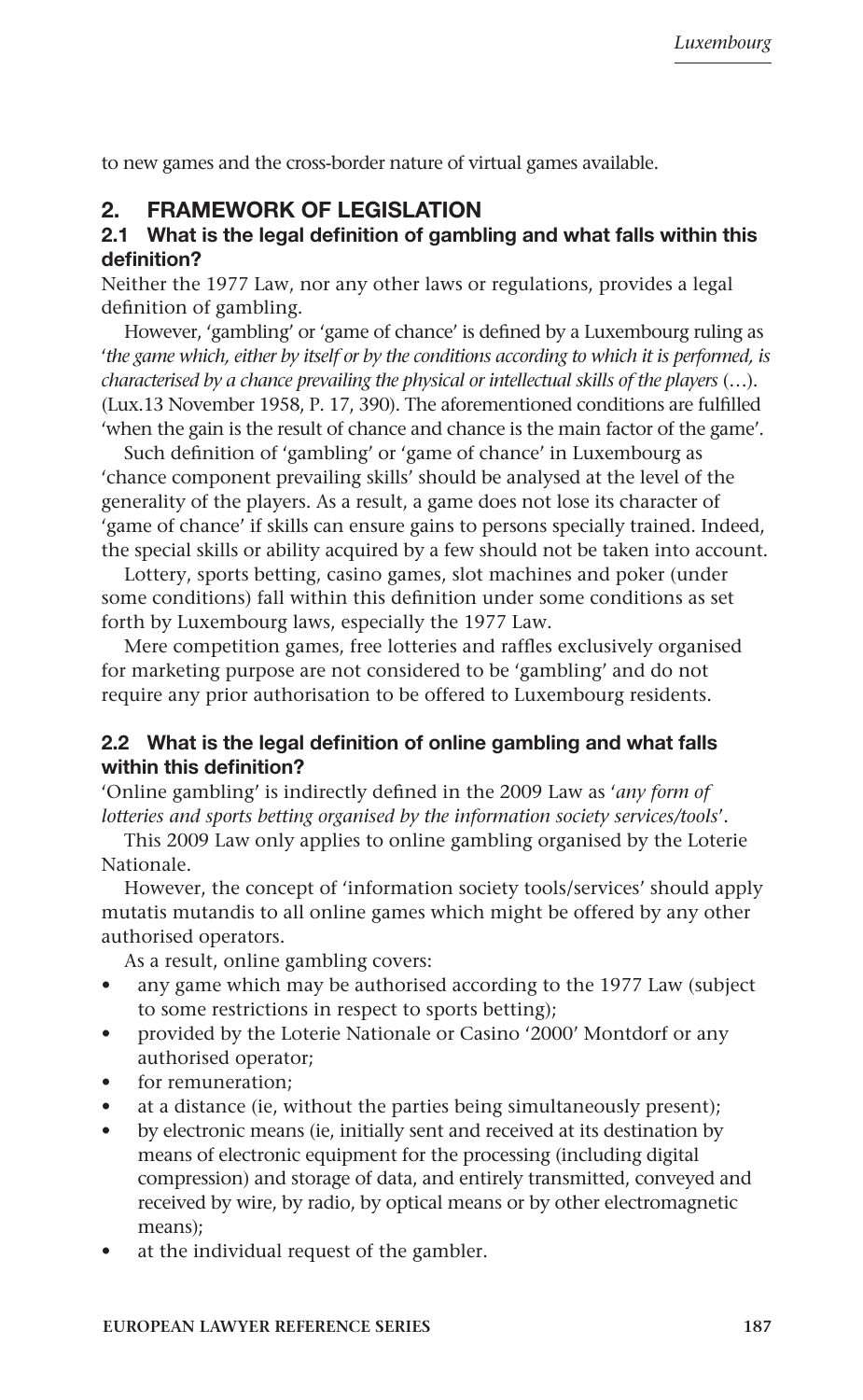# 2.3 Please set out the different gambling products identified by legislation

#### Poker

Luxembourg authorises two ways to organise poker games: (i) small stakes poker; and (ii) stud poker in casinos.

Since poker might result in addiction and in money laundering, the Luxembourg public prosecutor's department announced in 2007 a 'gentleman's agreement' agreed with the Ministry of Justice and poker organisers (in particular bars) enabling organisation of poker 'events' (any forms) if stakes paid in by players are low and under some conditions (approximately EUR 20 to 50 per player according to organisation's expenses). By execution of Article 6 of the 1977 Law, the Grand-Ducal regulation dated 8 March 2002 lists stud poker as the only poker that might be provided by casinos.

#### Betting (other than sports betting)

Pure betting (other than sports betting and other than that organised as part of lotteries) is prohibited.

#### Sports betting

Article 4 of the 1977 Law empowers the Ministry of Justice to legally authorise sports betting. The conditions of the authorisation, the terms and conditions of the betting and applicable taxes are set forth by the Grand-Ducal regulation of 7 September 1987 on sports betting.

Neither the 1977 Law nor the Grand-Ducal regulation of 7 September 1987 take into consideration the differences between fixed-odds betting and pool betting; there are no restrictions as to the forms and types of sports betting : 'live betting', betting on the results or the winner etc.

#### Casino games

The only existing holder of a licence – Casino '2000' Montdorf – may offer the following casino games – as listed pursuant to the Grand-Ducal regulation dated 12 February 1979 (modified by the Grand-Ducal regulation dated 8 March 2002) by execution of Article 6 of the 1977 Law: roulette; 'American' roulette; 'English' roulette; trente-et-quarante; blackjack; craps; punto banco, and stud poker and pure table games, ie *baccara chemins de fer, baccara à deux tableaux à banque limitée et l'écarté, baccara à deux tableaux à banque ouverte*.

Authorisation for further casinos should only be granted by a decision taken by the Government Council after investigation and in accordance with specifications put in place by the Ministry of Finance and after the advice of the Council of State. The authorisation order fixes the duration of the licence and determines the nature of authorised games, the operation, monitoring and control measures of agents, conditions related to access into the gambling area, the opening and closing hours as well as the tax levy.

#### Slot and other machine gaming

Article 3 of the 1977 Law prohibits the organisation of slot and other machine gaming on the public highway and in public places and in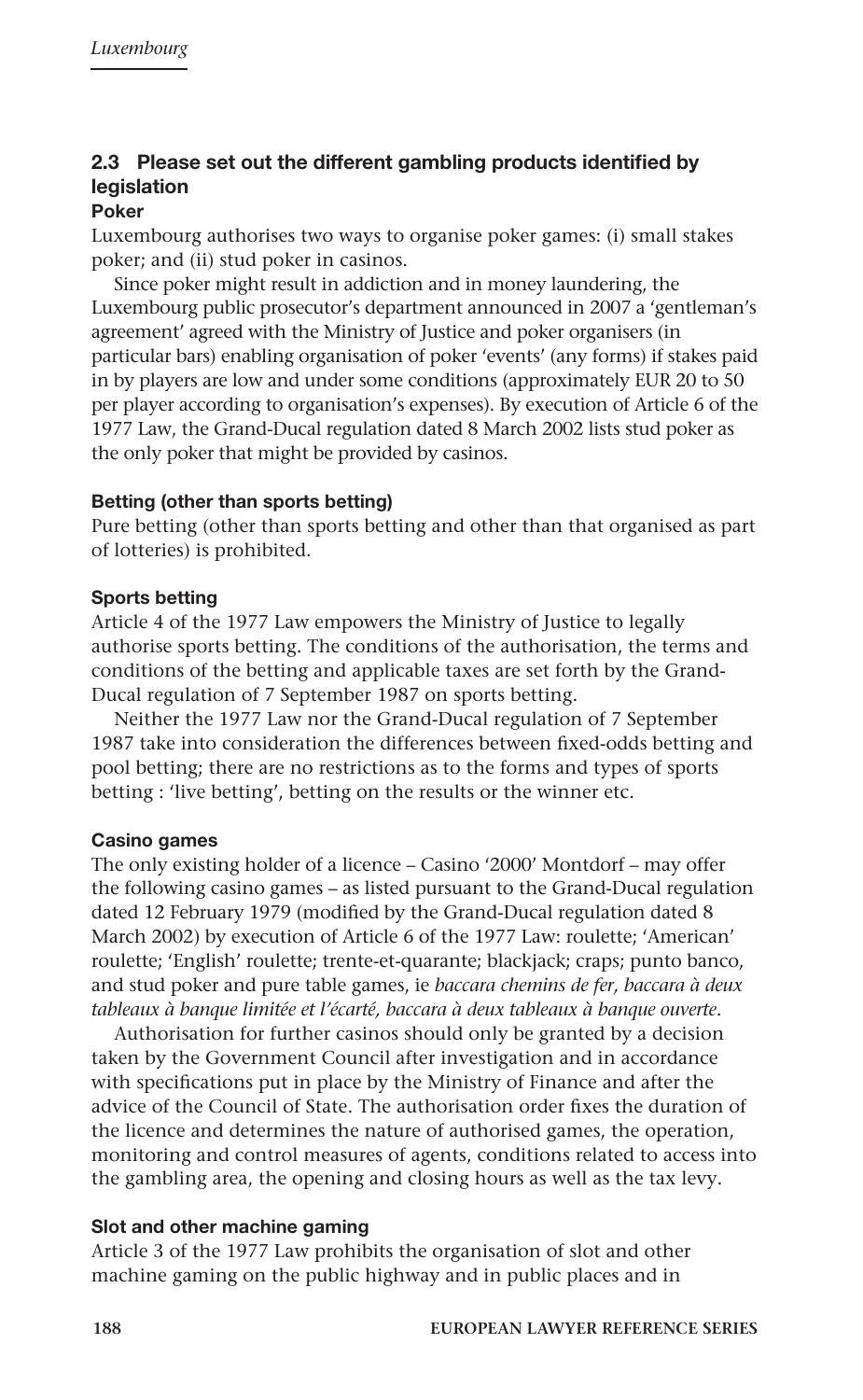particular in bars (outside casinos).

Authorised machines provided by the Casino '2000' Montdorf are defined in Articles 16 to 20 of the Grand-Ducal regulation dated 12 February 1979 (as modified by the Grand-Ducal regulation dated 8 March 2002) by execution of Article 6 of the 1977 Law.

The only agreed machine gaming are 'machines à rouleaux' and 'video games' and these devices should be previously agreed by the Ministry of Finance.

#### **Bingo**

The legal regime of lottery applies to bingo. Otherwise, there is no specific regime for this game.

#### **Lotterv**

Lotteries are defined in Article 301 of the Luxembourg criminal code as '*all operations offered to the public and intended to provide a gain by way of fate*'.

Lotteries are provided either by the Loterie Nationale by virtue of the 2009 Law (which has repealed the Grand-Ducal decree dated 13 July 1945), or by other providers by virtue of new Article 2 of the 1977 Law as amended by 2009 Law (which has repealed the Law dated 15 February 1882 on lotteries).

The organisation of lotteries is subject to authorisation from the Minister of Justice when the value of the tickets to be issued exceeds the amount of EUR 12,500. When the value of the tickets to be issued is equal to or less than this amount, the authorisation should be granted by the Board of Mayor and Aldermen (*Collège des Bourgmestre et Echevins*) of the municipality's principal place of ticketing.

Authorisation is granted to such lotteries only for – full or partial – purposes of general interest or public utility related to philanthropic, religious, scientific, artistic, educational, social, sport or tourism.

However, mere competition games, free lotteries and raffles exclusively organised for marketing purposes are deemed lawful and, as such, do not require authorisation from the Minister of Justice.

# 2.4 Please list the different requirements for each gambling product, including legal classifications for each; for example, is poker a game of skill or game of chance?

See section 2.3.

## 2.5 Explain the system of regulation of gambling; which regulatory or governmental body is responsible for supervision of gambling? Which body issues licences?

The 1977 Law (Articles 4 to 8) empowers the Ministry of Justice to authorise sports betting, casinos and lotteries. It is the sole authority in charge of delivering the required authorisation to private operators willing to offer gambling.

Terms and conditions of offered games – either by private operators or by the Loterie Nationale – should be previously agreed and controlled by several public bodies (Ministry of Justice, Ministry of Finance, the Police and Tax Administration) whose representatives may demand to be provided with all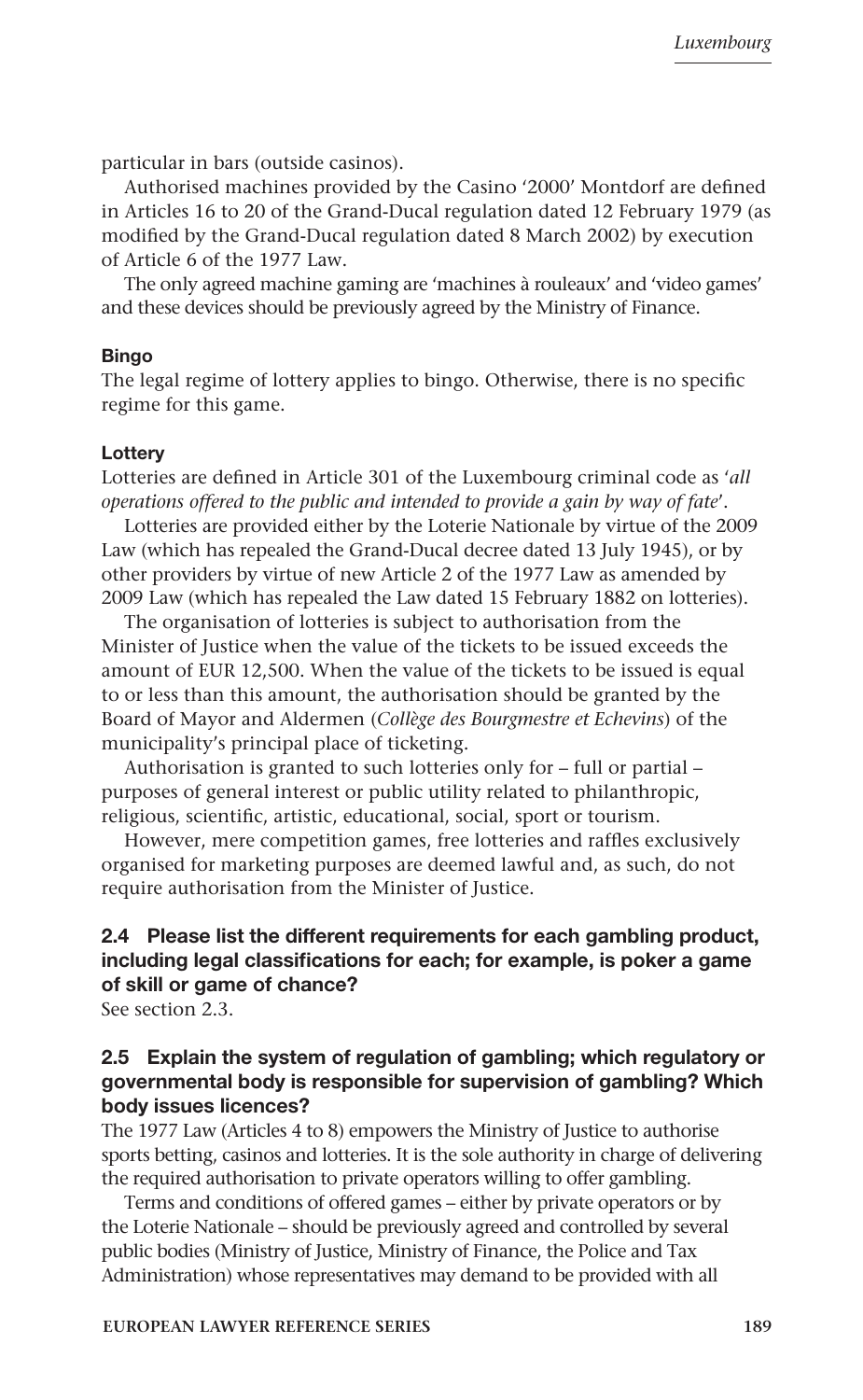documents related to gambling and shall have access to all commercial premises.

Furthermore, by virtue of title IV of the Grand-Ducal regulation dated 12 February 1979 in execution of Articles 6 and 12 of the 1977 Law, the casinos are subject to a monitoring and a permanent control executed by officials of a special service from the *Gendarmerie* as well as by officials and agents of the tax administration designated by the Director of the Administration or any other officer appointed by a special decision taken by the Minister of Justice and the Minister of Finance.

# 3. ONLINE GAMBLING

3.1 To what extent can online gambling be offered in your jurisdiction? Are licences available and if so, for which gambling products. Please describe briefly the licensing process, who may apply, whether licences are limited in number, and, if no licences are available, whether it is legal for online gambling to be offered. In the case of EU jurisdictions, please state whether there are any issues as to the legality of the local law at EU level. Please refer to any relevant cases at ECJ level and explain any measures taken by the European Commission. Currently, Luxembourg laws and regulations are not clear as to the regime applicable to online gambling.

#### Theoretical statements

It is worth noting that, unless otherwise foreseen in upcoming draft laws in respect of online gambling status, current Luxembourg laws do not distinguish between games offered 'online' or 'offline'. Consequently '*given the lack of precision in the 1977 Law, the Ministry of Justice could authorise online gambling activities (…) provided that some qualitative conditions are met by the gambling operator (…) within the limits of what is set by the current laws including the 1977 Law*'. (Taken from a Ministry of Justice joint statement with the author Michaël Kitai).

As a result, the application should theoretically include the criteria as specified under section 4.1 in line with the Ministry's practice with respect to land-based gambling. The Ministry should then check whether the introduction of the new game will not jeopardise the balance supplies/ demands currently existing in the market.

#### Effective situations

Despite the above theoretical statement, the effective situation of online gambling shows that there are no online gambling companies which are operating in Luxembourg with the aforementioned authorisation, except the Loterie Nationale which is the sole organisation directly regulated by virtue of Article 9(1)2 of the 2009 Law. The Loterie Nationale is also entitled to operate its commercial channel of distribution of any forms of lotteries and sports betting products, including online.

#### Questions raised from our analysis

This raised a number of questions: has no operator been interested in offering online gambling in Luxembourg? Can no operator fulfil the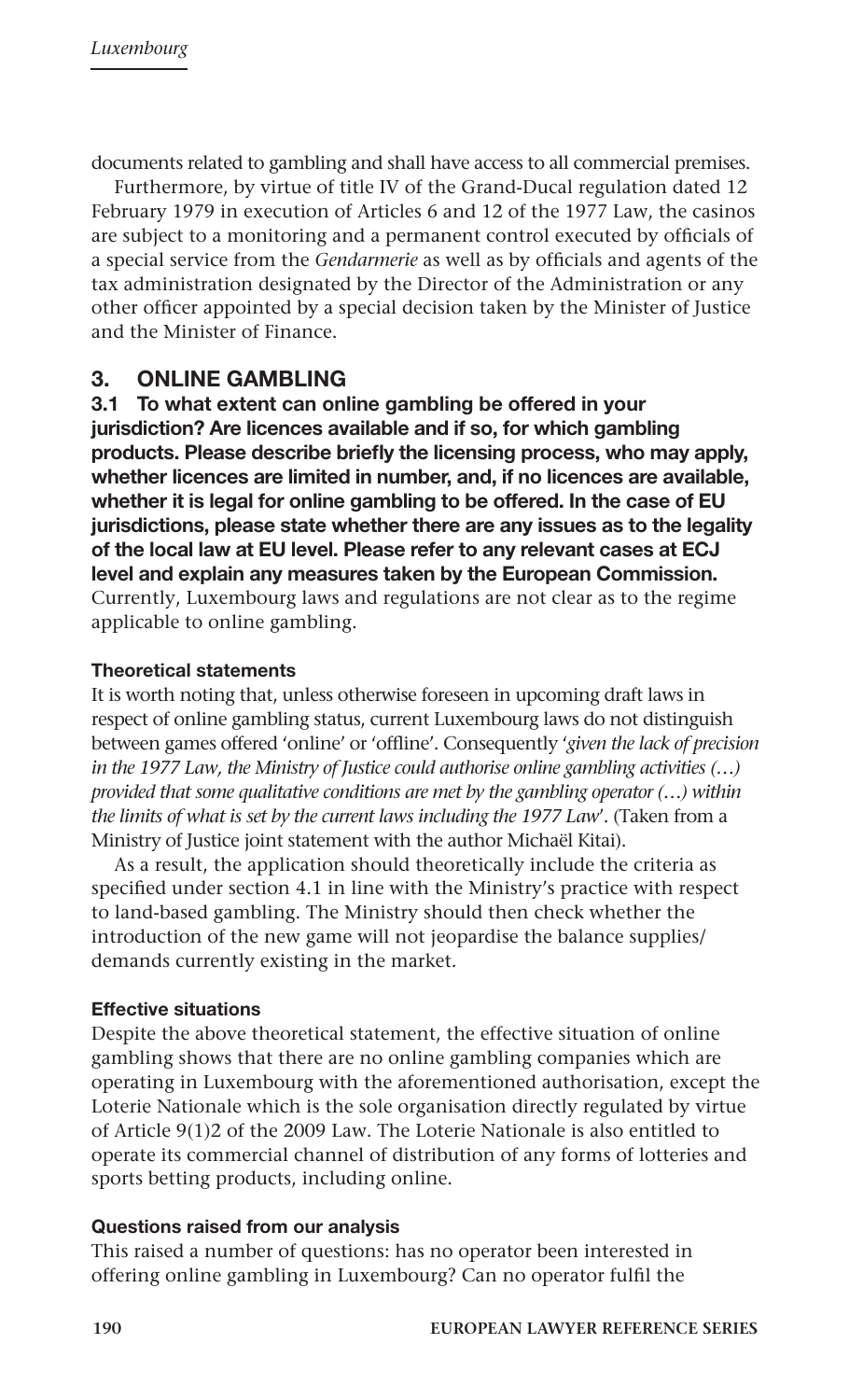aforementioned qualitative conditions to be authorised by the Ministry of Justice? Does that mean that Luxembourg implicitly establishes a monopoly in favour of the Loterie Nationale? Should this be taken to mean that the Ministry of Justice considers that its main objective *vis-à-vis* gambling law consists of maintaining moral controls over Luxembourg residents? If this is the case, is such a moral imperative incompatible with any supply of online gambling other than the one offered by the Loterie Nationale?

#### Compliance of Luxembourg law with EU gambling legislation

As to the legality of the current laws/upcoming drafts at EU level, there are three potential issues:

• Firstly, it is worth noting that Luxembourg is one of the three last EU member states (with Lithuania and Portugal) that has not notified any draft law or regulation relating to gambling to the European Commission by virtue of the Directive 1998/34/EC, as amended by Directive 98/48/ EC. Even if the 1977 Law does not expressly mention any rule applicable to online gambling services, it is clear that the 2009 Law contains one explicit provision related to online gambling services. Indeed, although Article 9(1)2 of the 2009 Law states that the Loterie Nationale is entitled to 'operate a commercial network of distribution of any form of lotteries and sports betting products, including through the information society services/tools', the legislature did not raise such draft provision to the European Commission.

To our knowledge, the parliamentary works of the law (draft law n°5955) do not even mention any urgent reason or any serious and unforeseeable circumstances justifying the obligation for the country to enact and introduce such law without any consultation/notification being possible.

Yet, it seems that such provision meets the requirements to be qualified as information society services by virtue of Directive 1998/34/EC, as amended by Directive 98/48/EC since it refers to a service normally provided by the Loterie Nationale for remuneration, at a distance, by electronic means and at the individual request of a recipient of services, ie, the gambler.

The European Commission has not received any complaints about the Luxembourg gambling law and has thus never investigated any potential doubt concerning the compliance of the national rules with EU law.

Secondly, the European Commission condemned the former version of Article 2§5 of the law dated 14 August 2000 relating to electronic commerce (the 2000 Law). Indeed, such version stated that '*whenever the location of the providers of online services may be, Luxembourg law is applicable for gambling activities involving money* (...)'. The European Commission considered that an automatic and systematic application of Luxembourg law may lead to an unjustified restriction on the principle of freedom of provision of services, putting it at odds with Article 49 of the EC Treaty. Such wording was replaced by the Law dated 5 July 2004 which now excludes gambling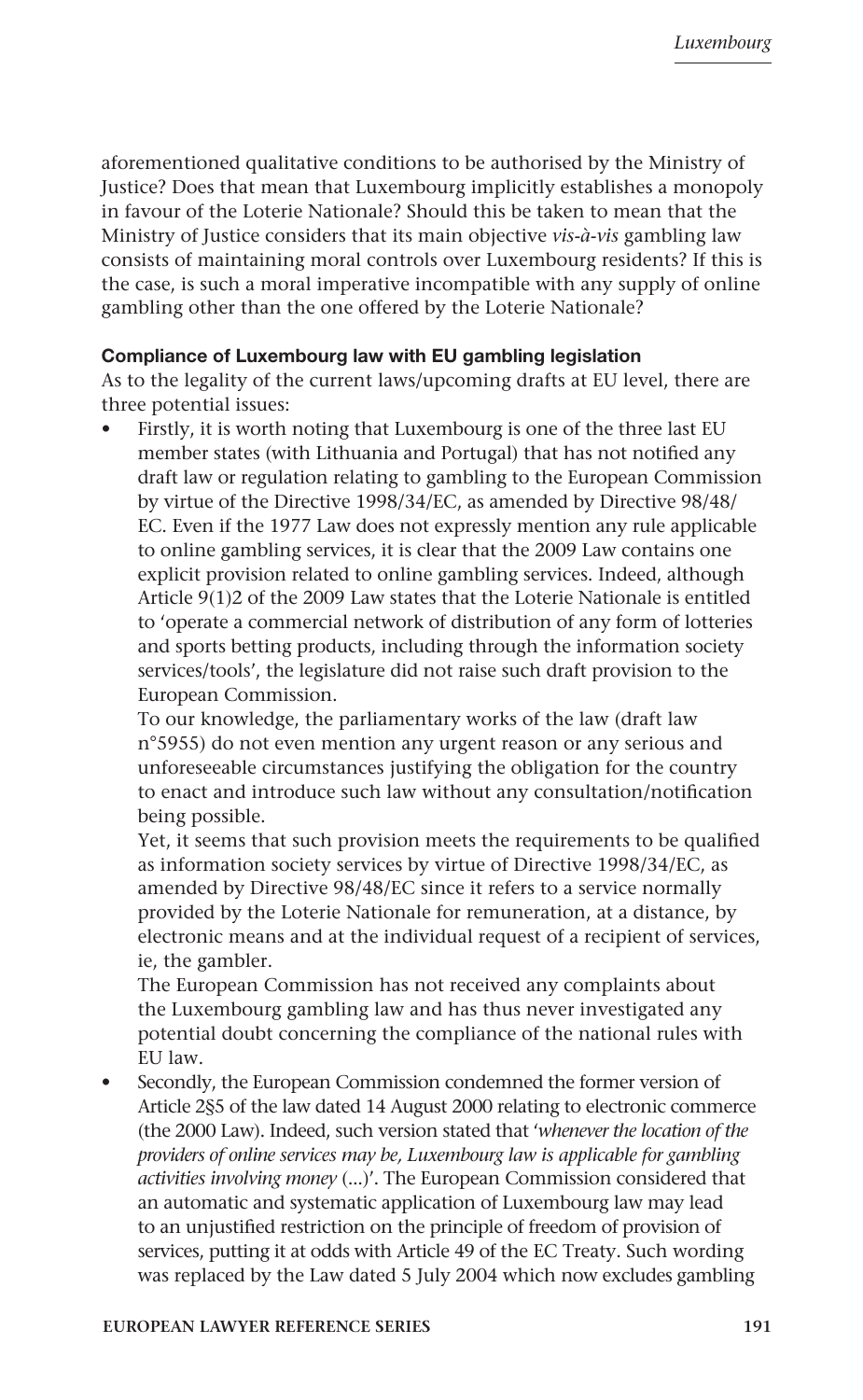activities from the scope of the Luxembourg law relating to electronic commerce. Consequently, it is now impossible to assess whether Luxembourg courts will apply its own laws including the well-known prohibition on cross-border gambling activities deployed in Luxembourg. However, the country's adopted policy of fair tolerance results in a lack of prosecutions.

• Thirdly, while assessing the legality of the monopolistic position of the Loterie Nationale over non-casino gambling, one should be careful because – apart from: (i) the Ministry of Justice current practice; (ii) the terms of Article 9.2 of 2009 Law; and (iii) the upcoming draft law – there is no law which precisely allows/forbids private operators from offering online gambling to Luxembourg residents. The Court of Justice (located in Luxembourg) recently recalled that, although a monopoly over games of chance constitutes a restriction on the freedom to provide services, such a restriction can, however, be justified by overriding reasons in the public interest such as the objective of ensuring a particularly high level of consumer protection, this being a question for the national court.

In accordance with judgement dated 15 September 2011, case C-347/09 *Dickinger and Ömer*, to be consistent with the objective of fighting crime and reducing opportunities for gambling, national legislation establishing a monopoly over games of chance should:

- be based on a finding that the crime and fraud linked to gambling and addiction to gambling are a problem in the member state concerned which could be remedied by expanding authorised regulated activities. So far, the few private companies on the Luxembourg gambling market have voluntarily adopted and implemented appropriate measures for the prevention of gambling addiction so that public authorities have considered that no further action was justified. However, Article 9 (2) of the 2009 Law states that alongside the development of commercial methods to promote lotteries and sports betting, the Loterie Nationale shall: (i) clearly inform the public of the real winning odds for each type of product; (ii) organise information campaigns on the economic, social and psychological risks in relation to gambling; and (iii) cooperate with the competent authorities and various associations specialised in the sector to an active and coordinated policy of prevention and assistance related to gambling addiction. It is however also necessary to assess whether unlawful gambling activities may constitute a problem in Luxembourg and whether the expansion of authorised (eg, casino games solely in favour of casinos) and regulated (lotteries and sports betting solely in favour of the Loterie Nationale) activities would be likely to solve such a problem. In order to limit the problem of unlawful activities, potential fraud and addictions, the Ministry of Justice currently restricts the suppliers to the existing need. However, several non-regulated games (such as poker) correspond to an existing need and may not be offered by any authorised providers so far (except (i) small stakes poker and (ii) stud poker by Casinos);
- allow only moderate advertising limited strictly to what is necessary for channelling consumers towards monitored gambling networks. In order for that objective of channelling into controlled circuits to be achieved,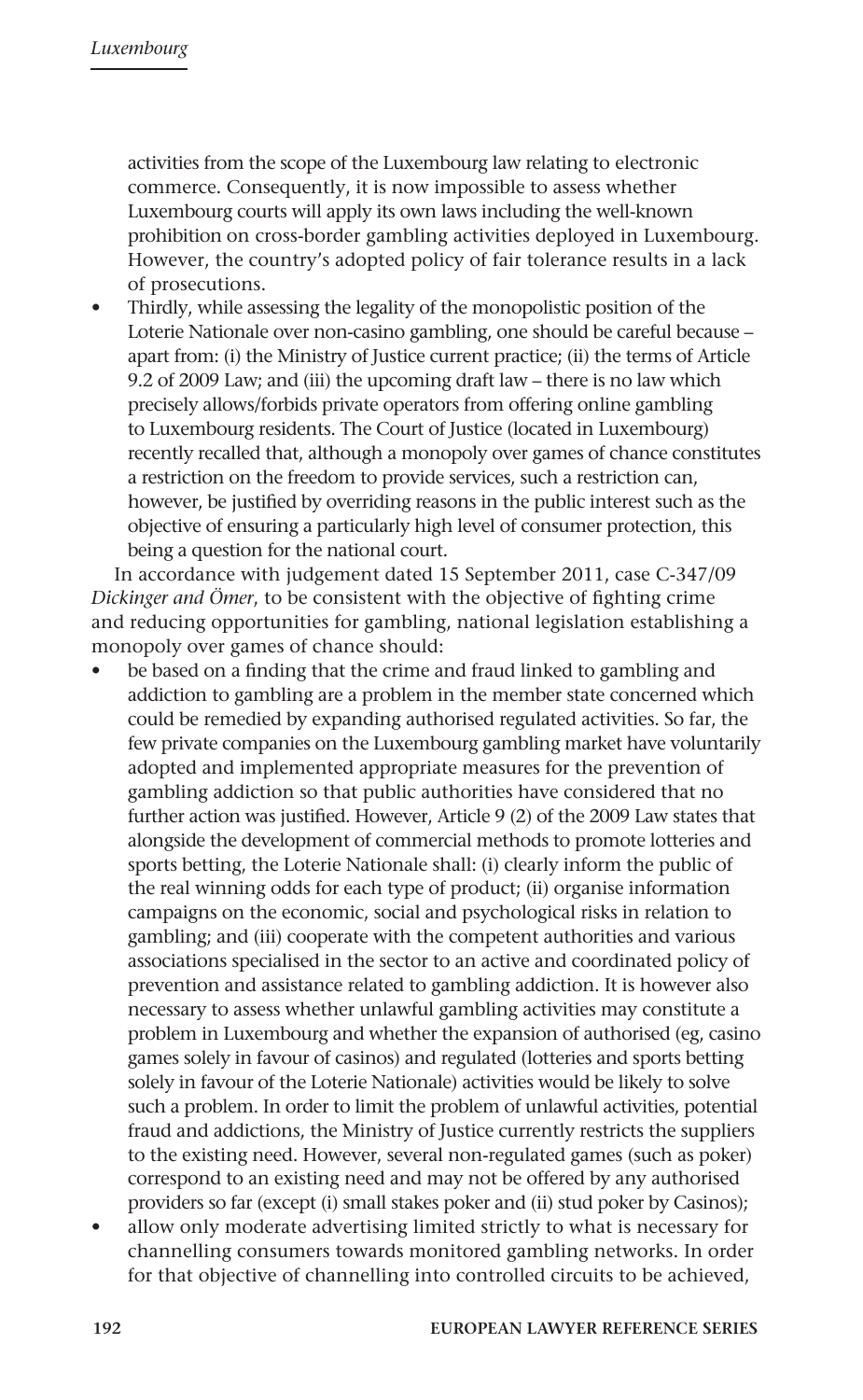the Loterie Nationale aims to provide an alternative to non-authorised gambling providers, notably through the use of new distribution techniques according to Article 9(1)2 of the 2009 Law. Furthermore, although not foreseen in any laws, the Loterie Nationale states that the advertising of its products remains strictly limited to what is necessary and does not aim to encourage consumers' natural propensity to gamble which is understood in Luxembourg to create a danger of irrational and destructive behaviour. In addition, unlike in the cases C-72/10 Marcello Costa and C-77/10 Ugo Cifone, Luxembourg argues that its gambling and sports betting sectors have not been marked by a policy of expanding activity with the aim of increasing tax revenue. Indeed, since its statement issued on 20 October 1997, the Oeuvre emphasises that its main objective is to channel the desire to gamble and not to maximise profits for charity institutions. The monopolistic authority also asserted that it will refuse to exceed a turnover of EUR 100,000,000 unless additional forms of lotteries or gambling products are introduced.

#### Conclusion: policy of fair tolerance

It is also worth noting that Luxembourg adopts a policy of fair tolerance towards EU operators performing cross-border gambling services since the country does not have the same technical means for controlling online gambling, nor the desire to implement a regulatory body in charge of monitoring such activities. In that respect, Luxembourg applies:

- a no control policy on websites or blocking systems requiring internet service providers (ISPs) to block access to non-authorised gambling websites because, so far, the country does not intend to impede the activities of a service provider established in another member state where it is authorised to provide such service; and
- no blocking system of financial transactions related to betting or gambling. As a result, as things stand at the present, Luxembourg may not

legitimately wish to monitor such economic online gambling activity which is carried on in its territory since the regulatory systems used in most of the other EU member states are determined by a level of protection with more sophisticated technical means.

# 3.2 Is there a distinction between the law applicable between B2B operations and B2C operations?

Although the legal status and responsibility of online operators are generally different depending on whether they are performing B2C operations or B2B operations, the main laws excludes gambling activities from the scope of their application:

The Consumer Code as introduced by a Law dated 8 April 2011 strictly regulates the agreements entered into between a professional and a consumer. However, chapter 2 related to distance agreements (i) excludes at Article 222.2 (e) from its scope the agreements concluded in relation to online betting services and (ii) prevents – at article 222-5 (f) – the consumer from exercising his right of withdrawal of seven working days concerning the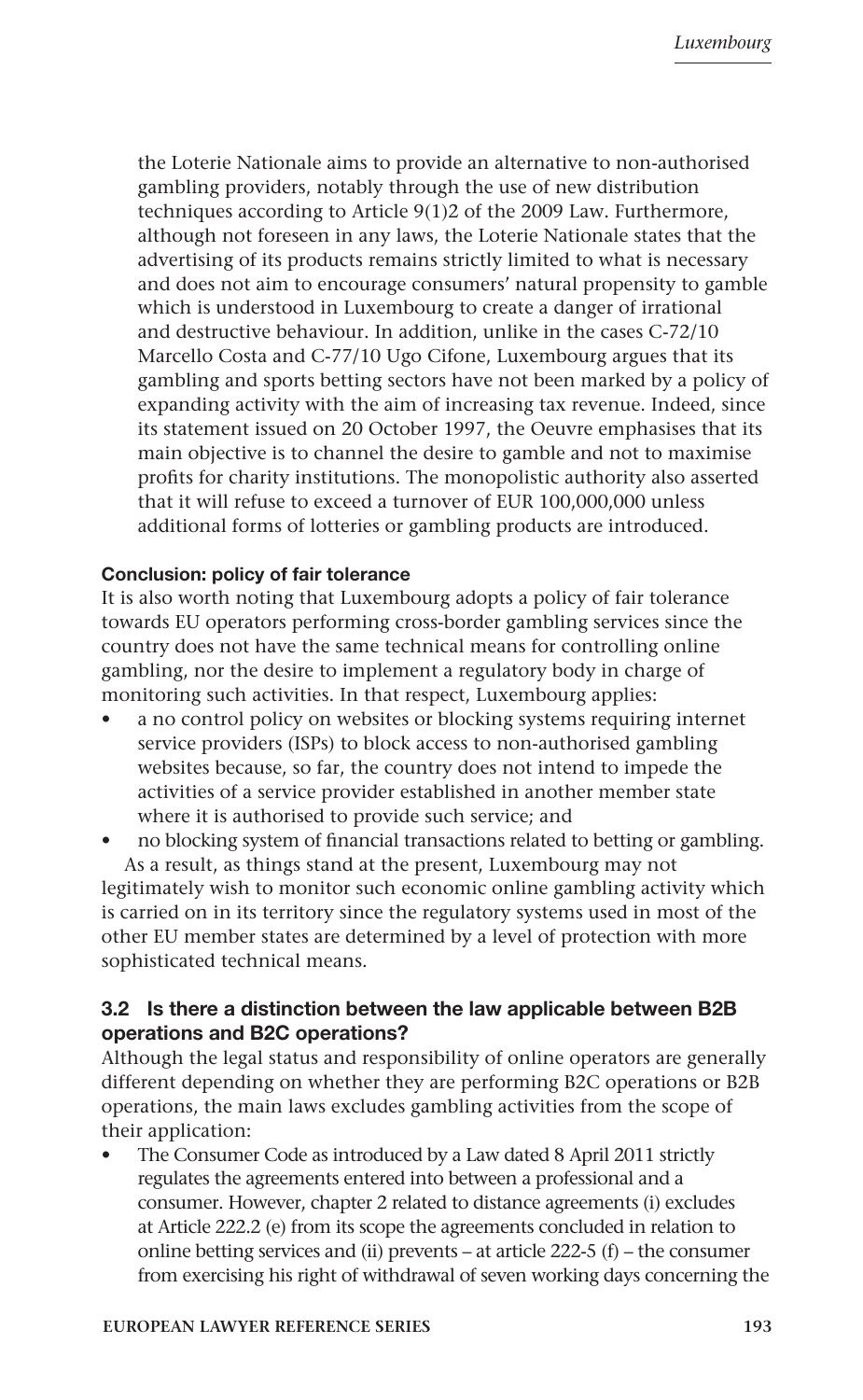service agreements related to betting and lotteries (unless otherwise agreed).

• The 2000 Law in relation to e-commerce, as modified by the Law dated 5 July 2004 excludes from its scope, the gambling activities which involve wagering with monetary value including lotteries and transactions on betting.

Luxembourg laws, however, impose some conditions on B2C operators, including: (i) the prohibition to assert that a product increases the chances of winning in games of chance (Article 122-4 of the Consumer Code) which is deemed to be an unfair deceptive marketing practice in all circumstances; and (ii) the obligations of the advertiser prior to the broadcast of the advertisement of lotteries, mere competitions games and free advertising raffles exclusively organised for marketing purpose (Article 21 of the law of 30 July 2002 regulating certain trade practices and penalising unfair competition).

The question related to the responsibility of gambling providers with respect to the processing and use of personal data is regulated by the data protection law dated 2 August 2002 as amended by the Laws of 31 July 2006, 22 December 2006, and 27 July 2007.

A B2C operator involved in gambling is likely acting as data controller whereas a B2B operator involved in gambling is deemed either as a data controller or as a data processor as appropriate under the data protection law. Indeed, in cases where a B2B operator has outsourced a particular function to a service operator (such as white labels), such B2B operator is likely to qualify as: (i) a data processor if the white label provider processes personal data on behalf of the B2B operator; or as (ii) data controller if the white label determines itself the purposes and methods of processing personal data.

Although the 2000 Law is not applicable to gambling services, one should advise B2C operators who provide (i) online services (ii) host the information (iii) to the consumer-gambler, to promptly remove illegal information or to disable the access to such illegal service. However, in any case, such operators are not obliged to monitor the information they host or transmit, nor seek facts or circumstances indicating illegal activity.

Furthermore, Luxembourg offers excellent incentives from a VAT perspective for non-EU internet services providers to establish B2C e-business companies within the European Union. Indeed, such non-EU internet service providers offering services to EU individuals must register and account for European VAT. VAT will be charged to their customers at the rate of their country of residence ranging from 15 to 25 per cent. Therefore, setting up a B2C sales company in Luxembourg can make non-EU providers benefit from the advantage of charging VAT to their EU customers at 15 per cent, the lowest VAT rate in the EU. As a result, to benefit from the competitive edge provided from a lower VAT rate, major US and other international entities such as Amazon, AOL, Microsoft, Apple I-tunes, eBay, PayPal, Vodafone, RealNetworks, Rakuten, Skype, have decided to establish their EU B2C e-business platform in Luxembourg. To be considered as established in Luxembourg a company needs to ensure that the effective place of management is located in Luxembourg and needs to have a minimum substance in terms of human and technical resources.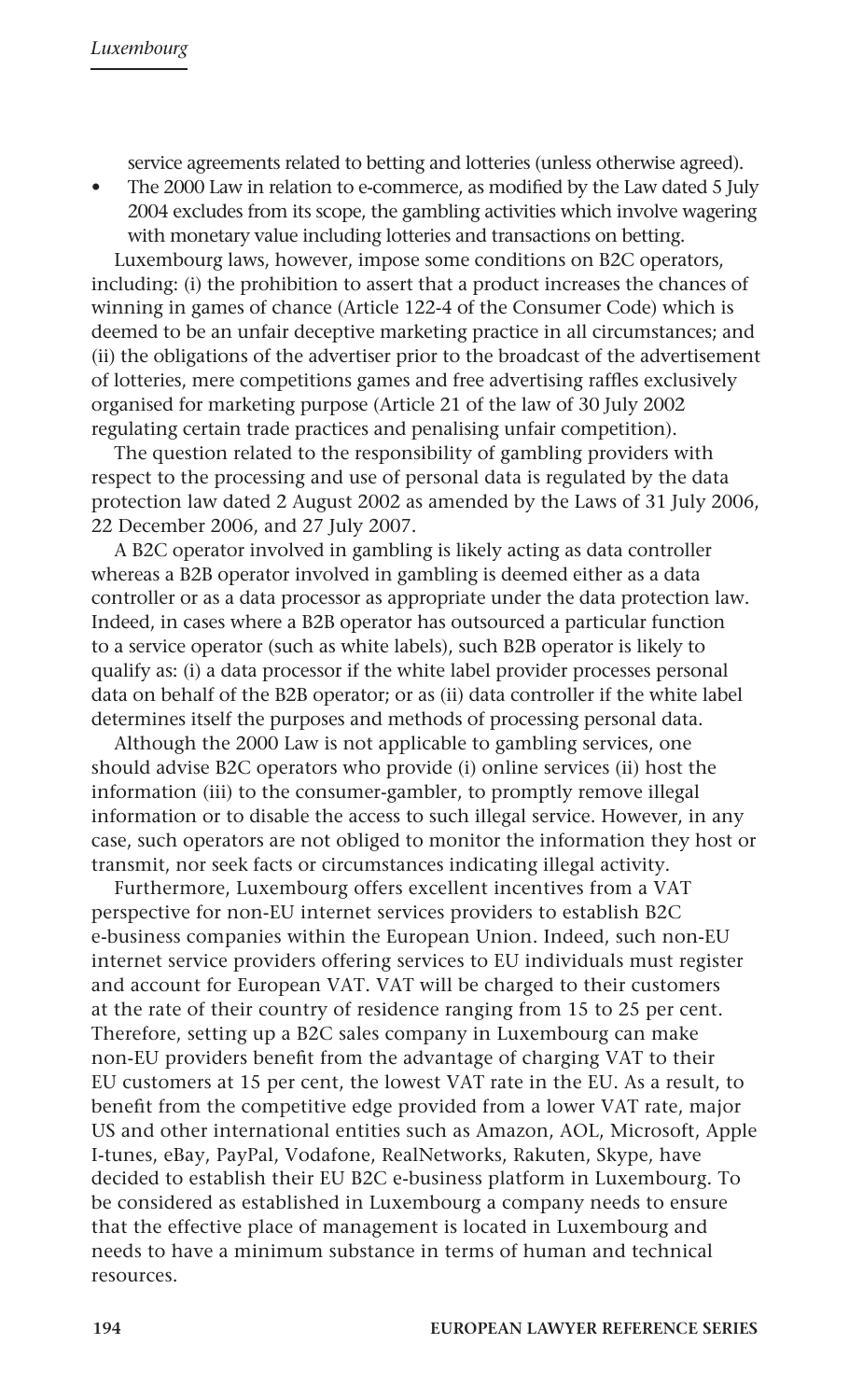# 3.3 What are the consequences for B2C or B2B operators who are active in your jurisdiction without having obtained or applied for the required permits, licences and approvals?

According to Article 14 of the 1977 Law and Article 305 of the Luxembourg Criminal Code, the operators who illegally operate a business of 'games of chance' with a profit objective (the legislature aimed to punish the beneficiary of gambling's passion and not the player himself) are punished as follows: '*Persons who operate (either directly or by intermediary), in whatever place and whatever form, a*  business of 'games of chance' without legal authorisation either while taking part in it *by themselves or through their employees, or by receiving people entitled to take part in a pecuniary payment or by operating a taking away on the stakes, or by getting directly or*  indirectly some other profit by means of these games, will be punished by imprisonment *from eight days to six months and by a fine from EUR 251 to 25,000*'.

# 3.4 Has the legal status of online gambling changed significantly in recent years, and if so how?

As already detailed, since the 2009 Law, the organisation of online sports betting and lotteries belongs to the Loterie Nationale which may also distribute its products through a commercial network.

# 3.5 Whilst acknowledging the inherent difficulty in predicting developments in gambling law, what are the likely developments in online gambling in your jurisdiction, both short term and long term? Are any specific amendments under consideration? Have there been any recent political developments, or do you envisage any in the near future? Are any specific amendments under consideration? Are they likely to be adopted and what is the time scale?

Since the beginning of 2012, the Government Council has held meetings, notably with the Ministry of Justice and under the chairmanship of Prime Minister Jean-Claude Juncker in order to adopt a consistent and systematic position in relation to online gambling.

The nature and operations of the authorised games, the terms and conditions in relation to the organisation of land-based and online games and the allocation of games between the monopoly of Loterie Nationale over non-casino games and casino(s) and/or other gambling providers (if any) over casino and related games shall be defined in a further law amending the 1977 Law and/or 2009 Law (together with its new regulations) which are likely to be adopted in the course of 2013-2014.

# 3.6 Is the law the same in relation to mobile gambling and interactive gambling on television? If not, are there any headline differences?

There is no law which regulates mobile gambling or interactive gambling on television.

Although the general prohibition on operating gambling resulting from the 1977 Law applies regardless of the medium used, be it television, mobile communications or otherwise, the limited circumstances under which the 1977 Law will apply results in it being frequently inapplicable.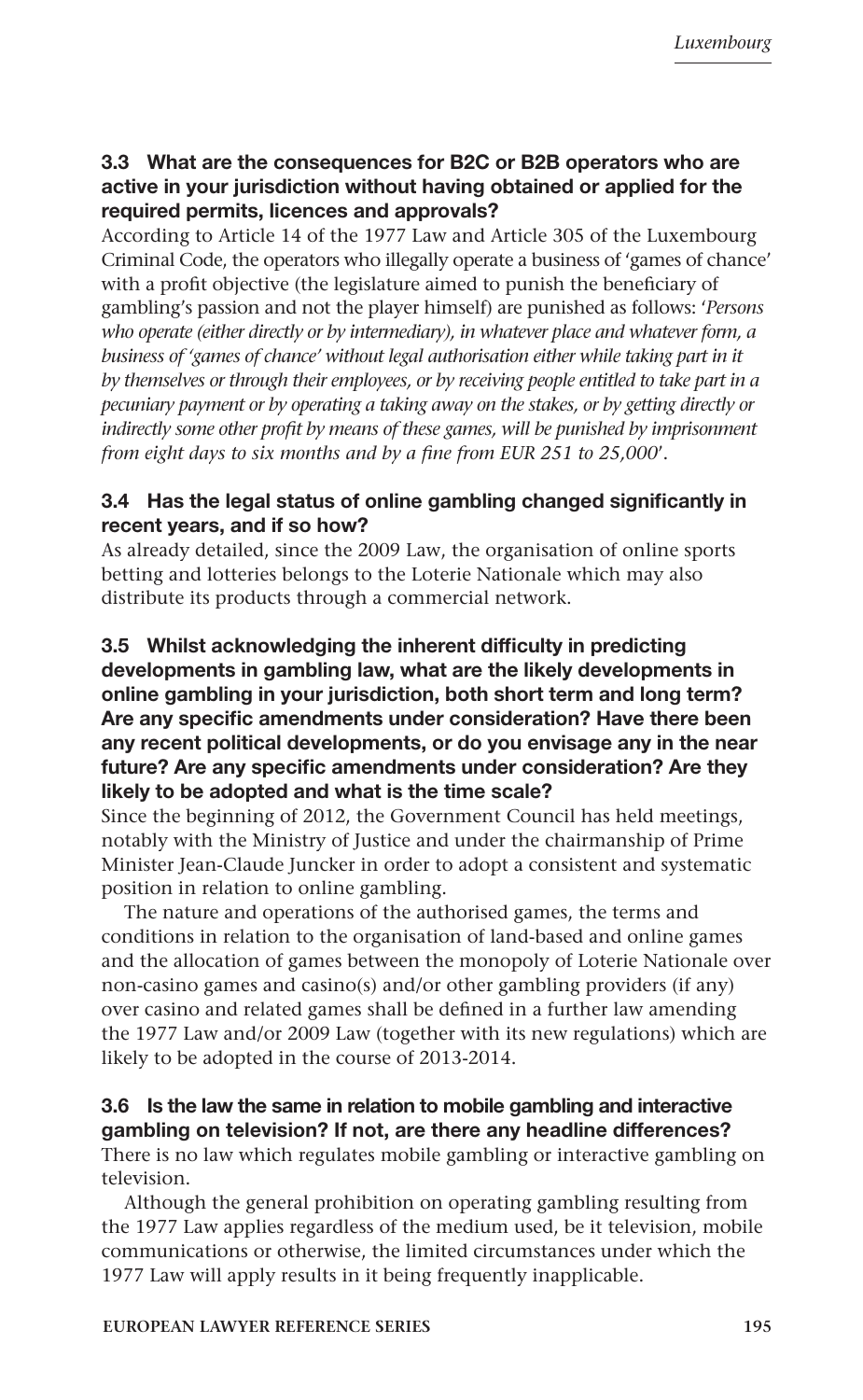The 1977 Law should be analysed together with the Law dated 27 July 1991 on electronic medias as modified (the Media Law) which has implemented the 'Television Without Frontiers directive' as well as the 'Audiovisual Media Services directive':

- with respect to the requirements of linear transmissions regarding gambling on television; and
- with respect to the requirements of on-demand services regarding mobile gambling under certain conditions as it results from the last modification of the Media Law by the Law dated 17 December 2010 (which has implemented in Luxembourg the Directive 2007/65/CE).

From a strictly regulatory perspective, the Media Law offers, for television broadcasting activities and new media services, an environment as flexible the European framework allows.

Since gambling activities are not expressly regulated in the Media Law, the control and supervision of the authorities in charge of analysing the compliance of television broadcasting activities and new media services with the Media Law (namely, Luxembourg Ministry for Communications and the Media and the *Conseil national des programmes* (the CNP)) are strictly limited to minor obligations set forth in the Media Law. It is, for instance, required that commercial communications not be surreptitious or use subliminal techniques; that communications shall not prejudice respect for human dignity, have a discriminatory nature or encourage behaviour prejudicial to health, safety or the protection of environment; that said communications which might seriously impair the physical, mental or moral development of minors are only made available in such a way as to ensure that minors will not normally hear or see such audiovisual media services. Under certain conditions, the communications shall be subject to the requirements set forth by the Law dated 30 July 2002 regulating certain trade practices and penalising unfair competition (see below under section 6).

Due to the increased number of interactive games on television, the CNP issued, on 14 February 2007, an opinion aiming to establish and/or strengthen:

- a close cooperation between such TV programme providers and the supervisory authority;
- a specific sign or logo to enable the identification of that kind of programme;
- detailed terms and conditions which should be approved by the competent supervisory authority;
- a specific regulation executing the Media Law's existing provisions applicable to such TV programmes (eg, to implement the draft Grand-Ducal regulation proposed by the Ministry for Communications and the Media in 2003 related to the protection of minors against TV programmes which might seriously impair the physical, mental or moral development of minors).

# 4. LAND-BASED GAMING

# 4.1 Please describe the licensing regime (if any) for land based gaming, and what products are included. Please set out what licences are available, and the licensing regime for them.

Land-based gambling activities are prohibited except by authorisation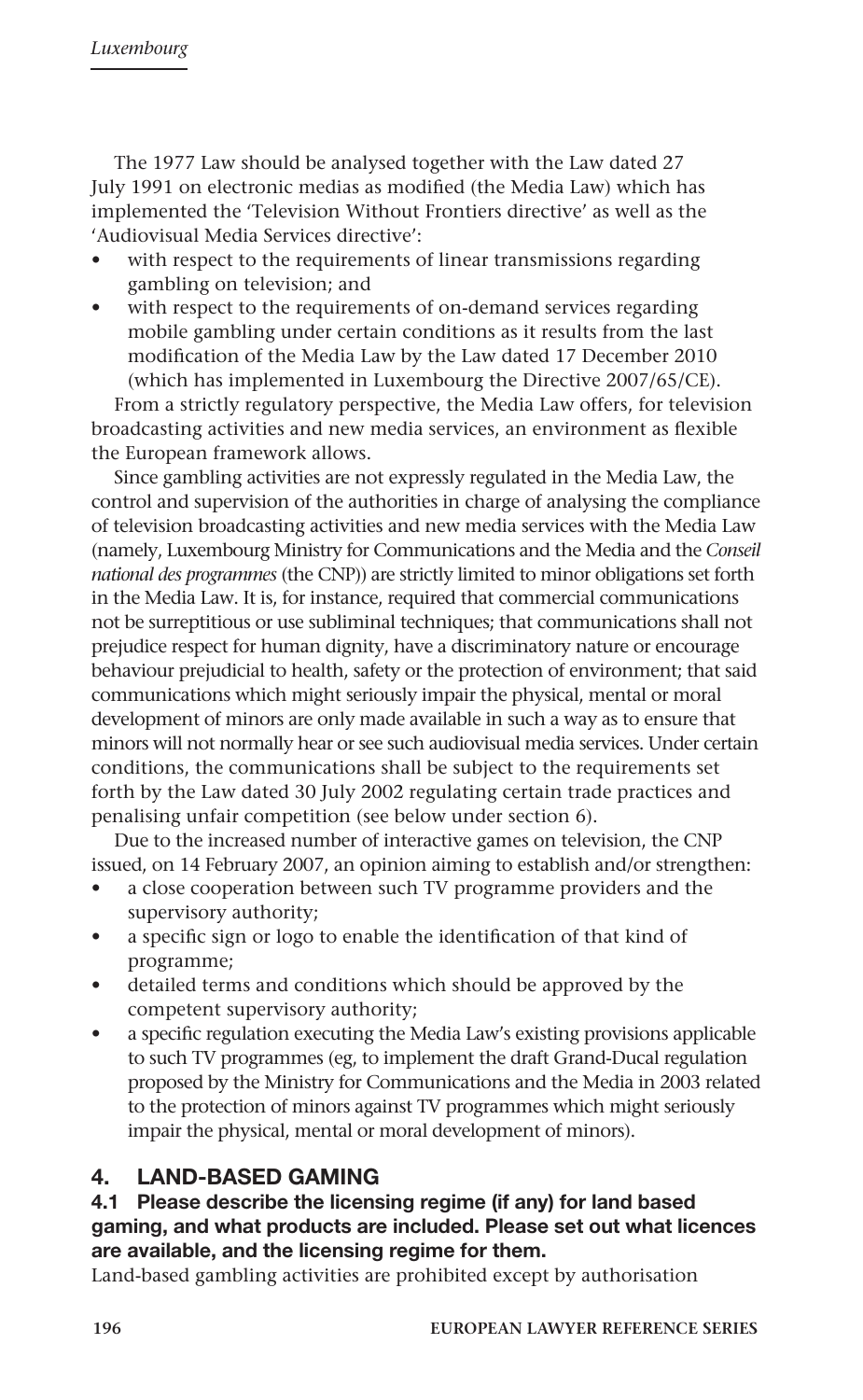pursuant to Articles 4 to 8 of the 1977 Law.

The 1977 Law does not provide a full list of necessary conditions to be met by the operator in order to be able to operate a land-based gambling business. Practically, it results from the Ministry's practice that the submitted application should inter alia include: (i) the nature and description of intended gambling activities to be exercised in Luxembourg; (ii) the integrity of the gambling operator; (iii) shareholder information of the operating company; (iv) description of the allocated parts of hazard/skill in the game; and (iv) explanation of the utility of the proposed gambling supply (which may not jeopardise the balance supplies/demands currently existing in the Luxembourg gambling industry). The authorised suppliers are then limited in order to channel the desire to gamble. Furthermore, the Ministry of Justice restricts the suppliers to the existing need, which rejects the pure lure of money as the sole basis for application.

The Ministry underlines that: (i) it applies a policy of no discrimination based on nationality of applicants; and (ii) it takes into account the licences which have already been issued by other member state bodies in compliance with the principle of conditional mutual recognition.

In practice, regardless of the competence of the Loterie Nationale on lottery, scratch games and sports betting:

- according to the 2009 Law, an exclusive right is granted to the Loterie Nationale to operate its commercial channel of distribution of any forms of lotteries and sports betting products. In that respect, the Loterie Nationale recently entered into a commercial agreement with the French *Pari Mutuel Urbain* (PMU) in order to offer land-based betting on horse racing. According to this legal regime, the gambling product related to horse race betting remains in the ownership of the Loterie Nationale and the net proceeds generated by these products are solely (after repayment of PMU fees resulting from the agreement's terms and conditions) allocated to charity organisations; and
- according to the 1977 Law, two sorts of authorisations have been delivered so far: (i) a specific authorisation to Casino '2000' Montdorf (see above); and (ii) three authorisations given by the Ministry of Justice since the early 1980s to German gambling companies providing German lotteries and sports betting in Luxembourg. One of these providers specialised in sports betting has appointed a general agent domiciled in Luxembourg who is jointly liable for paying taxes and levies.

# 4.2 Please set out any particular limitations or requirements for (eg casino) operators, such as a ban on local residents gambling.

There are no particular limitations or requirements obliging the gambling providers to place a ban on local residents gambling. The only restrictions are those provided by laws and regulations, including the limitation and prohibition on employees of casinos to have: (i) part or interest in gambling products; (ii) for any reason whatsoever to have any discount on the gambling proceeds; and (iii) to participate in the game, either directly or through an intermediary. Minimum age for entrance is 18. Gambling providers and their employees shall not be entitled to grant credit or lend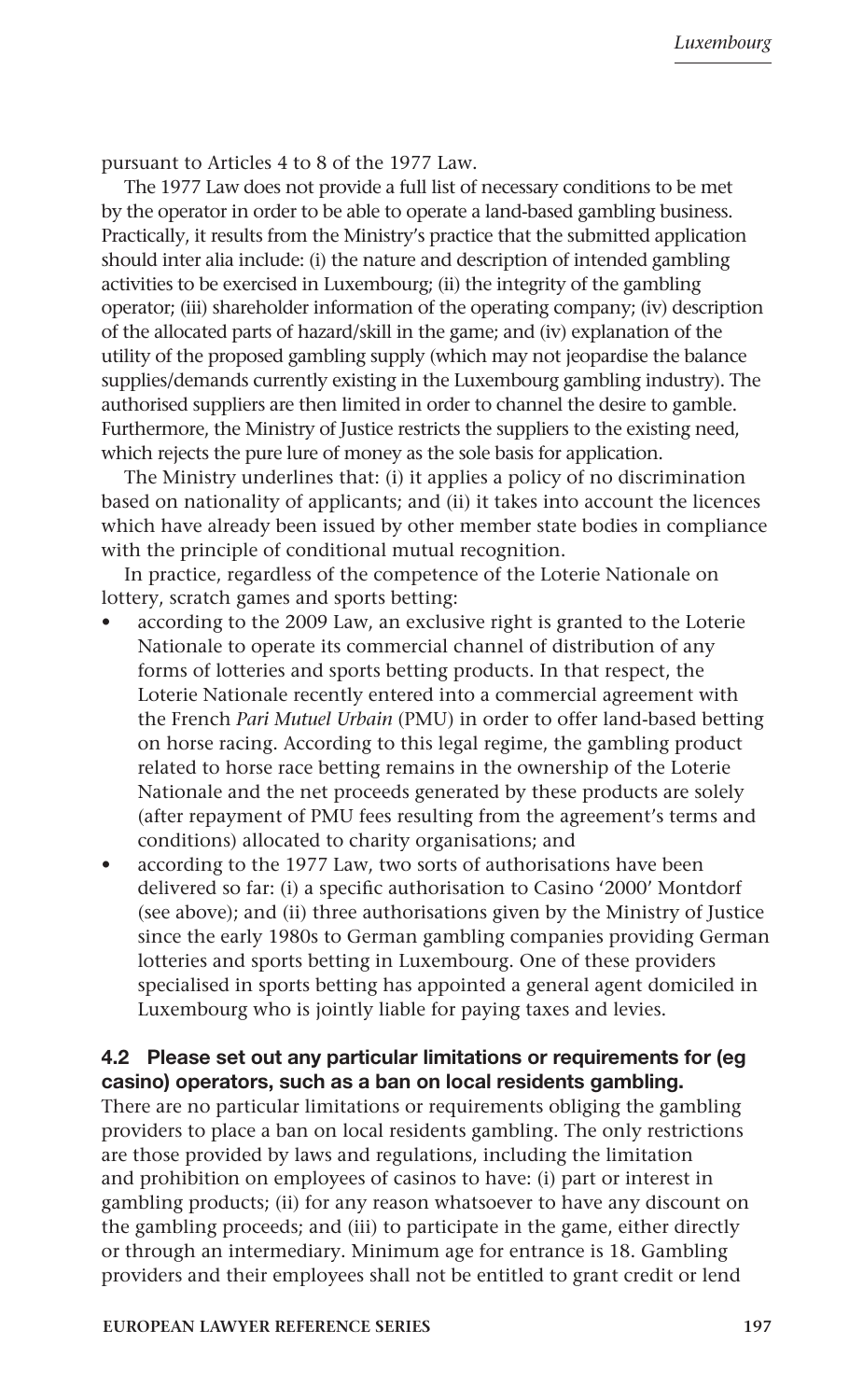money for gambling or to pay gambling debts.

It is also required for casinos to reserve a special room, separate and distinct, for the installation of slot machines.

# 5. TAX

# 5.1 Please summarise briefly the tax regime applicable both to landbased and online gaming.

The tax regime applicable to gambling is the same whether operated online or land based.

The tax base applies to gambling proceeds as detailed in each following games:

# casino games

Gaming proceeds comprises:

- as to 'banking games' (which are defined as 'games where one player, the banker, competes against each of the other players individually' and listed as follows : roulette, *trente et quarante*, etc): the difference between the initial stake (together with any complementary stakes from time to time) put by the casino and the proceeds realised at the end of the game, such difference being diminished by the following deductions (25 per cent for the expenses and 10 per cent for the loss in relation to the artistic events organised by the casino);
- as to 'commerce games' (ie, bridge, etc) and 'circle games' (ie, *baccarat, écarté*, etc): the aggregate amount of charges or rakes withheld by the casino during the games.

# 'sports betting' games and lotto

The tax base is the gross amount committed in the betting.

As to the tax rate, Luxembourg laws also distinguish according to the category of games:

#### Casino games

Withholding tax on the gross amount is 10 per cent up to EUR 45,000; 20 per cent from EUR 45,000.01 to 90,000; 30 per cent from EUR 90,000.01 to 270,000; 40 per cent from EUR 270,000.01 to 540,000; 45 per cent from 540,000.01 to 1,080,000; 50 per cent from 1,080,000.01 to 2,700,000; 55 per cent from 2,700,000.01 to 4,500,000; 65 per cent from EUR 4,500,000.01 to 6,300,000; 75 per cent from EUR 6,300,000.01 to 8,100,000; 80 per cent above EUR 8,100,000.

#### Sports betting and lotto

Tax rate: 15 per cent.

#### Tax exemptions

- Gambling proceeds are exempted from income tax, wealth tax and VAT.
- Special status of gambling products offered by the Loterie Nationale: since 100 per cent of the gains realised by the Loterie Nationale shall be redistributed to charitable organisations, there is no tax on lotteries and no tax on sports betting products offered by the Loterie Nationale either.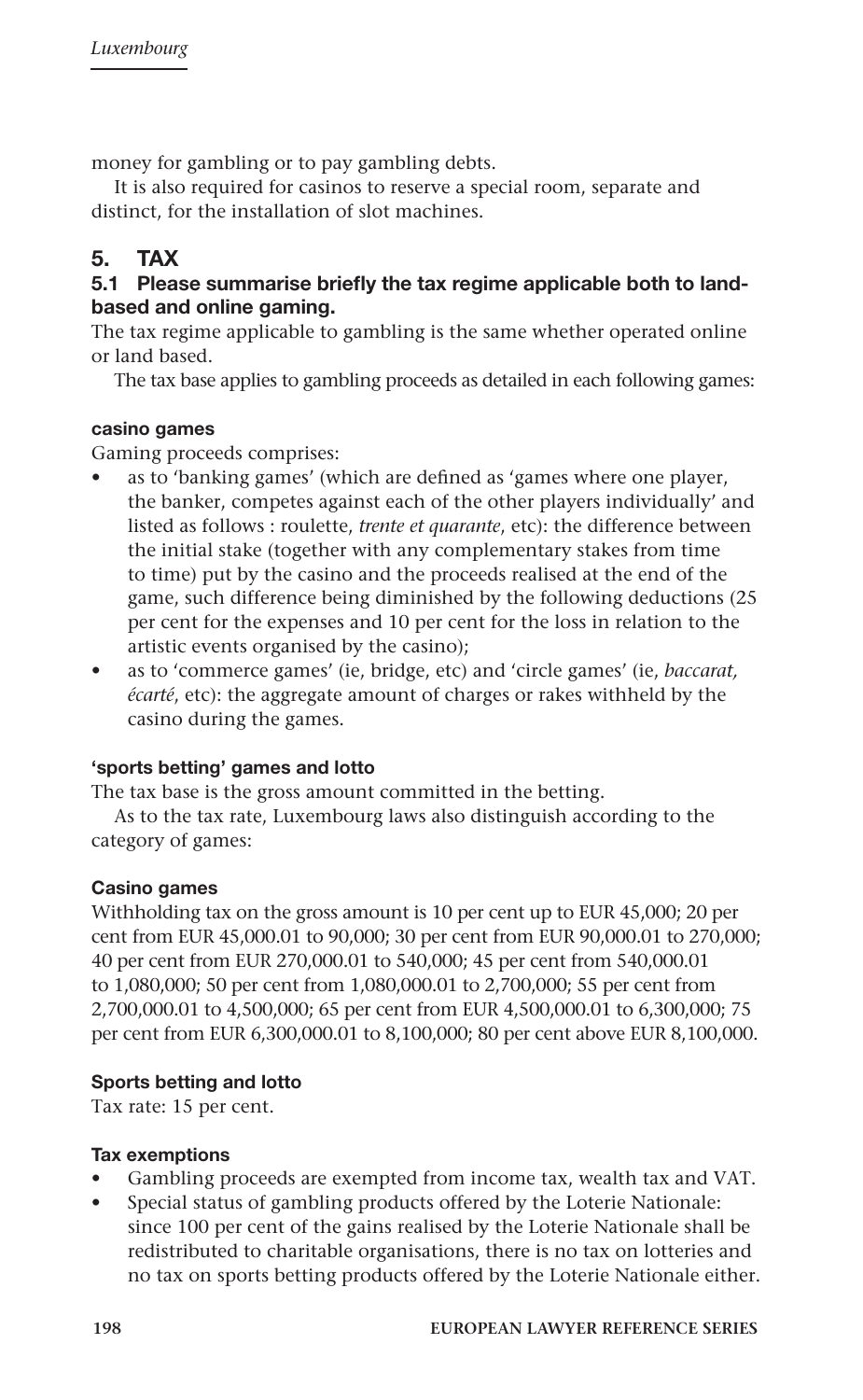# 6. ADVERTISING

# 6.1 To what extent is the advertising of gambling permitted in your jurisdiction?

Advertising of gambling is generally allowed with one specific restriction set forth by law which concerns minors who shall not be targeted by advertisement. Other than that, advertisement of land-based and online gaming is not specifically restricted or regulated in Luxembourg. However, the general regulations regarding faithful, trustworthy and honest commercial advertisements are applicable to gambling.

Furthermore, the law of 30 July 2002 regulating certain trade practices and penalising unfair competition provides a list of conditions to be met by the advertiser-organiser of online and land-based lotteries, mere competition games and free advertising raffles exclusively organised for marketing purposes:

- prior to any broadcast of the advertisement, such advertiser-organiser should draw up a regulation stating the conditions and operation of the business transaction. This regulation and a copy of documents to be addressed to the consumers should be submitted to a ministerial officer who is in charge of ensuring their regularity. The full text of the regulation should also be sent, free of charge, by the advertiser to anyone who requests it;
- the advertising documents shall not cause confusion of any kind in the mind of their recipients or be misleading as to the number and value of prizes as well as on the conditions of their allocation;
- the entry form shall be separate from the order form of the product or the provision of the service;
- participation in the draw, whatever the conditions are, shall not be subject to any compensation of any kind or any necessary purchase;
- the advertiser-organiser who has created, through the design or layout of the communication, the impression that the consumer has won a prize, must provide this prize to the consumer.

# 7. SOCIAL GAMING

7.1 We believe this to be a growing area. Please decide under what criteria social gaming is permitted in your jurisdiction. If games are free to play, or if there is no prize are they legal, without a licence? Please address circumstances where virtual currency is used and can be won: ie currency which is of no monetary or other value, save for as credits to take part in games.

Located in the heart of Europe, Luxembourg is hosting some of the biggest ITC companies (Amazon, iTunes, eBay, PayPal, Vodafone, RealNetworks, Rakuten, Skype, etc) and leading fast growing online cloud and social gaming companies (Innova, OnLive Inc, Zynga, Big Fish Games, Kabam, Nexon and Bigpoint) that have elected the country as their European distribution platform.

These companies have chosen Luxembourg to install the technology centre of their European operations (eg OnLive Inc., Innova or Zynga) and/or manage their operational activities for development, marketing and public relations for the European market (eg, Nexon) and/or organise through Luxembourg their language customer support, marketing and business development (eg Kabam)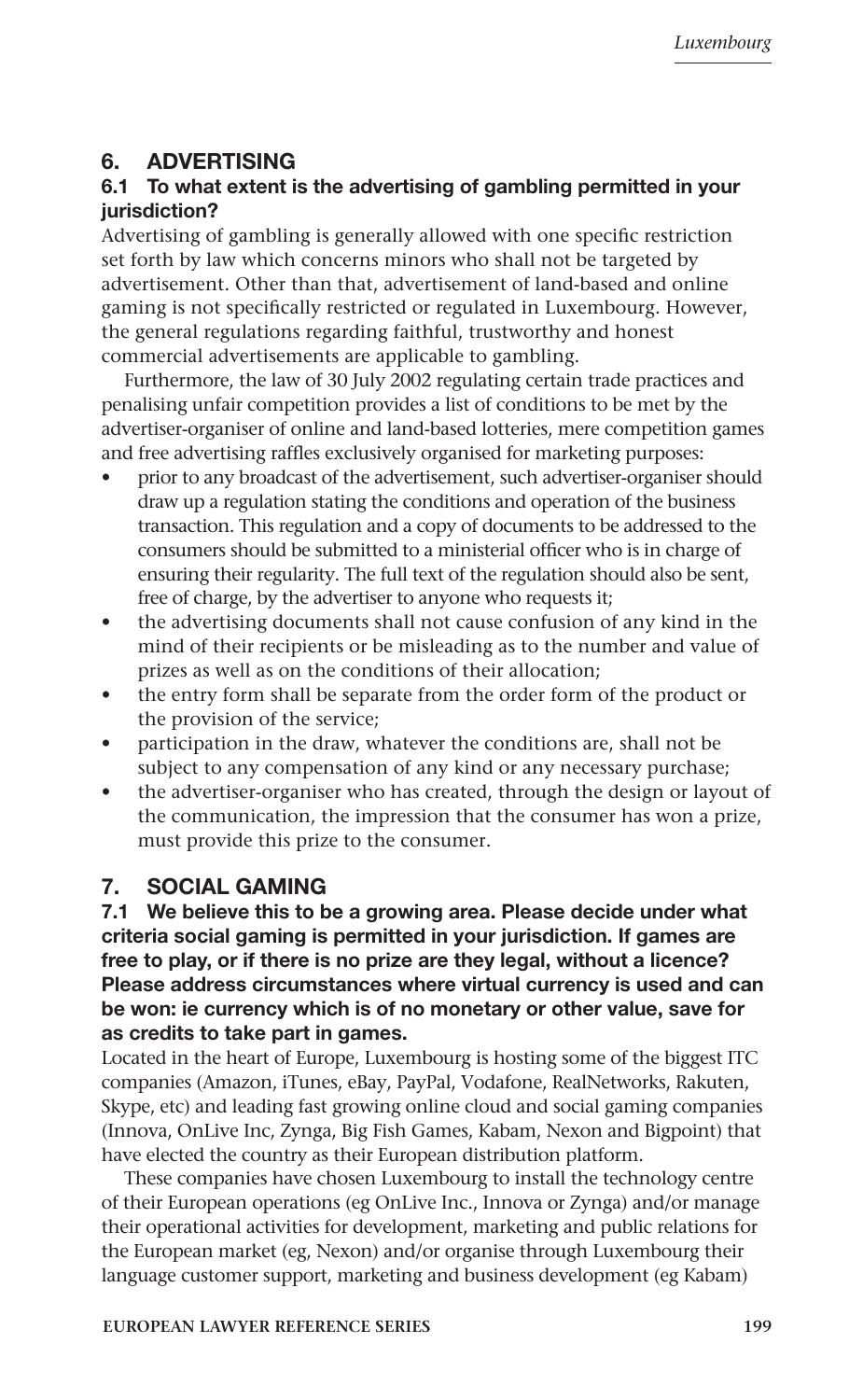and/or organise their accounting and marketing activities (eg Bigpoint).

Such financial, management and accounting activities, even if related to gambling, are not considered by the Ministry of Justice to be operating a gambling activity so that no prior authorisation is needed pursuant to the 1977 Law.

However, the operational or commercial activities performed in relation to social gaming are subject to receiving a right of establishment before setting up a business. The requested authorisation for establishing a business is issued by a decision of the Minister of the Middle Classes after an administrative investigation and after a reasoned opinion of a commission (Article 2 of the Law on business establishment of 1988). The right of establishment is granted to any individual who fulfils the double condition of honour and professional qualification.

As part of social gaming:

- if concerned games are free to play or if there is no prize, such games do not require prior authorisation or licence in order to be properly offered to residents of Luxembourg other than the aforementioned authorisation for business establishment if the case may be. Applying the same reasoning than the one with respect to slot machines by virtue of Article 3 al.2 of the 1977 Law, such social games shall not be prohibited if no 'chance of enrichment' or material advantage – other than the right to take part in further games – is given to the player;
- if virtual money involved in social games where the concept of 'hazard' is present – can be exchanged for other prizes, one should analyse whether the gaming operator is operating and taking advantage of the player's passion or is simply offering an 'entertainment' game such as snooker or electronic flipper, in which case, no prior authorisation or licence from the Ministry of Justice is required. Such social games are deemed to be gambling activities requiring the prior authorisation from the said Ministry only if: (i) the game, either by itself or because of the conditions under which it is performed, is such that 'hazard' prevails over the intellectual or physical address of the players; (ii) the game requires real money from the players (considerable 'buy-in' exceeding the gaming operator's management and acquisition costs/expenses plus normal profits); and (iii) the game creates a risk of losing the buy-in and the hope of winning a prize or any direct/indirect financial consideration for the player or other material advantage (other than the right to play again).

The attractiveness of Luxembourg for ICT and 'social gaming' companies as an ideal distribution platform to access worldwide markets is a combination of its:

- ideal location in Europe;
- data centre infrastructure;
- pan-European connectivity;
- installed client base;
- cutting-edge pro-technology financial and IP structures;
- very business friendly tax environment, notably: (i) the lowest VAT rates